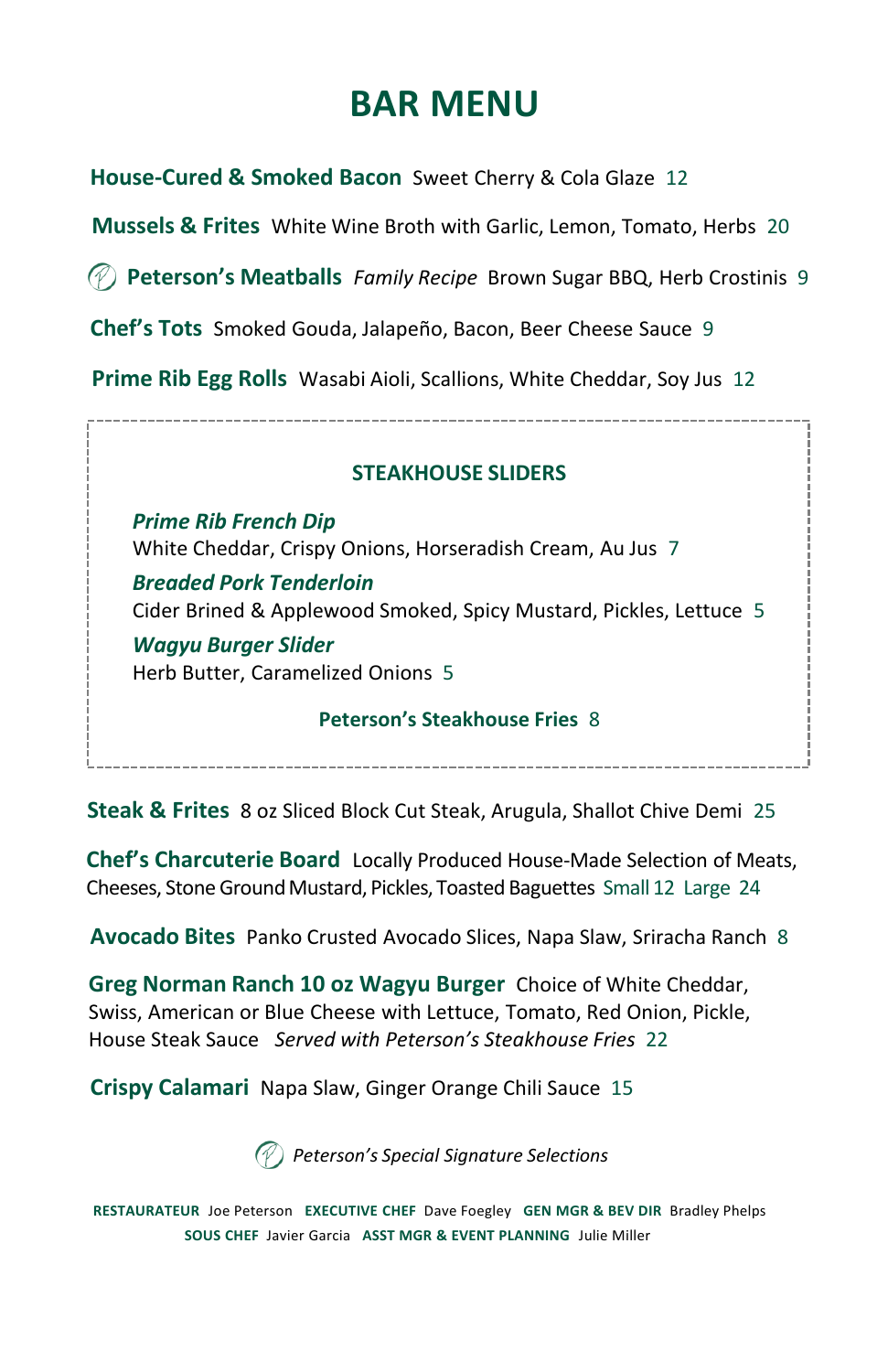## **WINE**

*There are over 400 labels in Peterson's award-winning wine library. Please ask your server for the complete Wine List.*

### **FEATURED WINERY**

The Vineyards at Truchard are situated at the foot of Mt. Veeder and the foothills of



the Mayacamus Mountains. The unique terrior of the Carneros appellation allows the vineyard to speak through the wines they make.

Roussanne 2016 11 GL 40 BTL Chardonnay 2016 14 GL 50 BTL

Pinot Noir 2014 14 GL 50 BTL Cabernet Sauvignon 2014 19 GL 75 BTL



### **FEATURED IMPORT WINERY**

**d'Arenberg Wines McLaren Vale, Australia** Committed to making the "loudest, most aromatic, fruit-flavored wines", Chief Winemaker Chester Osborn routinely walks the vineyards tasting grapes to

determine ideal picking times. Basket pressed in small batches, reds are foot trod two thirds of the way through fermentation. This labor intensive process produces a controlled and gentle quality of results synonymous to the winery's brand.

Footbolt, Shiraz 14 GL 50 BTL High Trellis, Cabernet Sauvignon 15 GL 55 BTL Broken Fishplate, Sauvignon Blanc 12 GL 40 BTL

### **FEATURED WINES BY THE GLASS**

**Pinot Blanc** Friedrich Becker Family *Pfalz, Germany* 14 GL 50 BTL

**Sauvignon Blanc** Les Champs Clos *Sancerre, France* 15 GL 52 BTL

**Chardonnay** Domaine Long-Depaquit *Chablis, France* 14 GL 50 BTL

**Pinot Noir** "Vieilles Vignes" de Pinot Noir *Bourgogne, France* 12 GL 45 BTL

**Cabernet/Merlot Blend** Château Tour Prignac Grande Reserve *Medoc, France* 15 GL 55 BTL

**Syrah/Grenache Blend** Domaine la Garrigue Côtes du Rhône Cuvee Romaine *Rhône, France* 12 GL 45 BTL

**Malbec** Oltesse *Cahors, France* 11 GL 40 BTL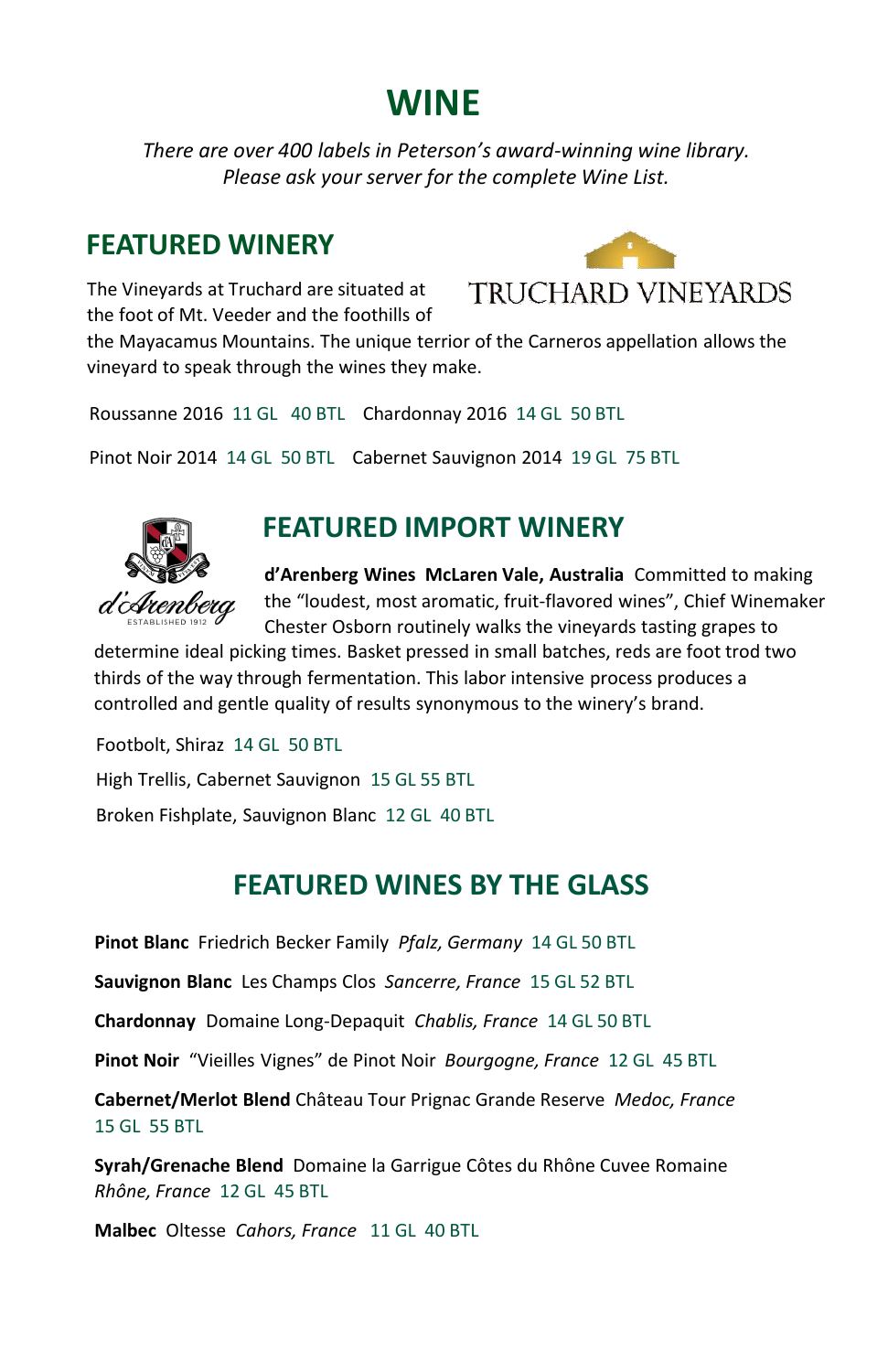# **BEER**

## **ON TAP**

Rotating Selection of Local Crafts, Top Imports & American Brands 7

## **IMPORTS**

Amstel Light Lager *Netherlands* 6 Buckler, Non-Alcoholic *Holland* 5 Corona Lager *Mexico* 6 Heineken Pale Lager *Netherlands* 6

## **DOMESTIC**

Blue Moon 6 Budweiser 6 Bud Light 6 Coors Light 5 Miller Lite 5 Michelob Ultra 6

## **REGIONAL CRAFTS**

Bell's Two Hearted IPA *Kalamazoo, MI* 6

Sun King Osiris Pale Ale *Indianapolis, IN* 8

Sun King Sunlight Cream Ale *Indianapolis, IN* 8

Sun King Wee Mac Scottish Ale *Indianapolis, IN* 8

Rotating Craft Beer Selection 7

## **MARTINIS 12**

**Pinetini** Fresh Golden Pineapple, Orange Vodka Infusion

**The Maestro** Muddled Jalapeño & Basil, Dobel Tequila, Agave Nectar, Lime Juice, Cointreau

**Hush Hush** Bulleit Whiskey, Giffard Passion Fruit, Pomegranate & Lemon Juice, Orange Bitters

**La Gimlet** Till Vodka, Giffard Pamplemousse, Simple Syrup, Lime Juice

**The Aston Martini** Craft Bourbon, Dolin Red Vermouth, Giffard Vanilla, **Bitters** 

**Vitamin C** Ketel One Oranje, Giffard Peche de Vigne, Lemon Juice, Mint Syrup

You can purchase Peterson's **Gift Cards** on site and online.

Subscribe to **E-List** online for special offers and wine dinner news!

Earn dining rewards by joining **Elite Club**. Ask your server for details.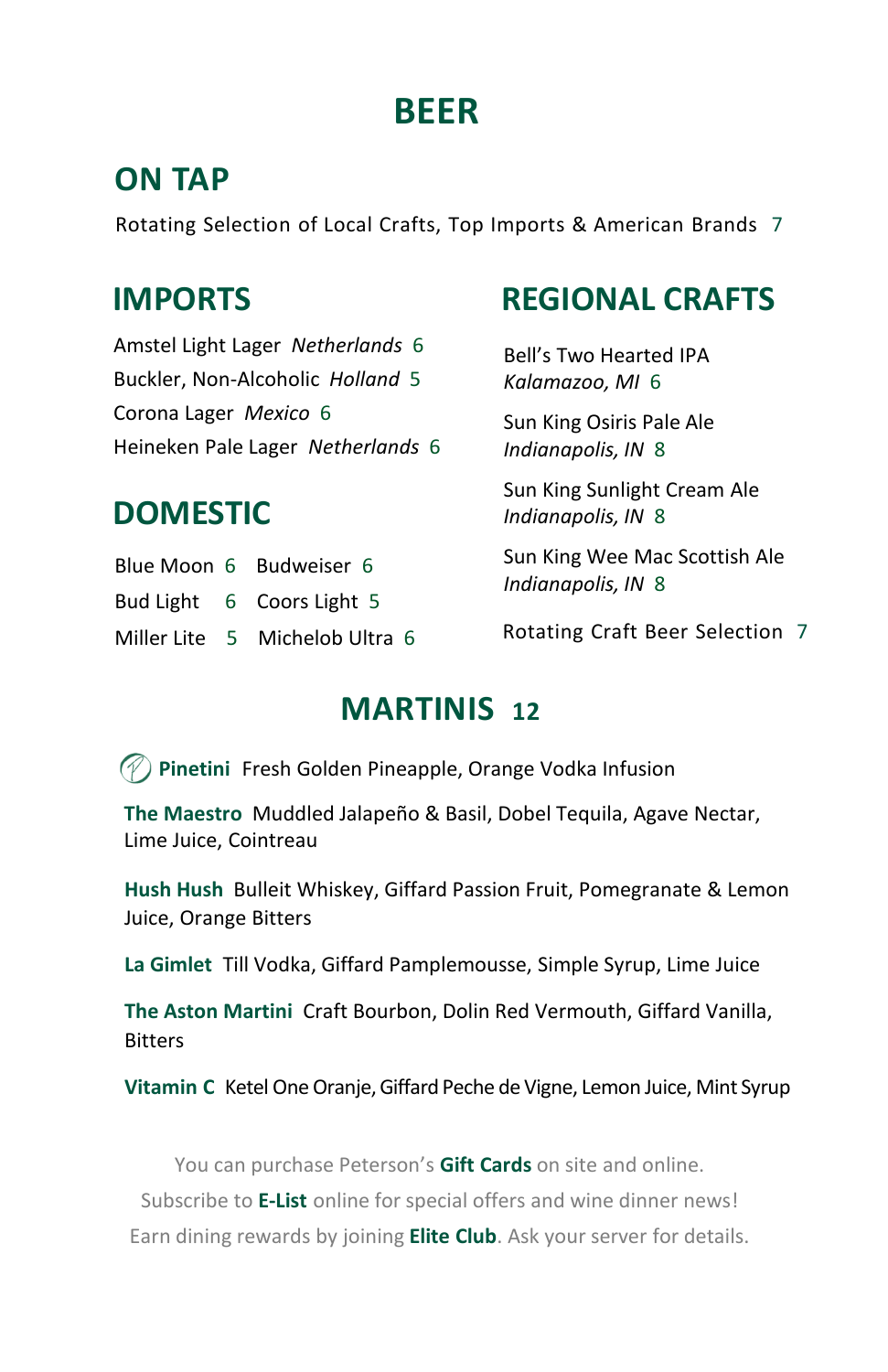## **CRAFT COCKTAILS 12**

**The Maverick** High West Double Rye, Lemon Juice, Giffard Orgeat, Simple Syrup

**Bourbon Belle** Knob Creek, Malibu, Lemon Juice, Pineapple, Raspberry Puree, Sprite

**Ruby Margarita** Roca Patron Silver Tequila, Giffard Pamplemousse, Lime, Rosemary Syrup, Grapefruit Bitters

**Strawberry Fields** Nolet's, Strawberry Mint Simple Syrup, Lemon Juice, Muddled Strawberry, Soda

**Smoke Signal** High West Campfire Bourbon, Giffard Vanilla, Bitters, Orange Slice

**Blue Heaven** Stoli Blueberry, Triple Sec, Muddled Blueberries, Mint & Lemon, Lemon Juice, Mint Syrup, Pomegranate Juice

**Papas Old Fashioned** Pilar Dark Rum, Orange & Angostura Bitters, Pineapple Giffard, Orange Zest

### **COGNAC & ARMAGNAC**

Courvoisier VS 9 Courvoisier VSOP 12 Courvoisier XO 31 Hennessy VS 9 Hennessy VSOP Privilège 15 Hennessy XO 31 Maison Gelas V.S.O.P. Bas Armagnac 14

#### **LUXURY POURS**

*Half Pour Available By Request*

Glenmorangie Signet 52 Grand Marnier Quintessence 108 Johnnie Walker Odyssey 100 Remy Martin Louis XIII 250

Remy Martin 1738 13 Remy Martin VSOP 16 Remy Martin XO 40

#### **EXCLUSIVE POUR**

Hardy Perfection 550 Essential Element Series

*Known as "Haute Couture for Cognac", Perfection is an incredibly rare cognac poured from one of only 300 numbered and authenticated Daum crystal decanters worldwide.*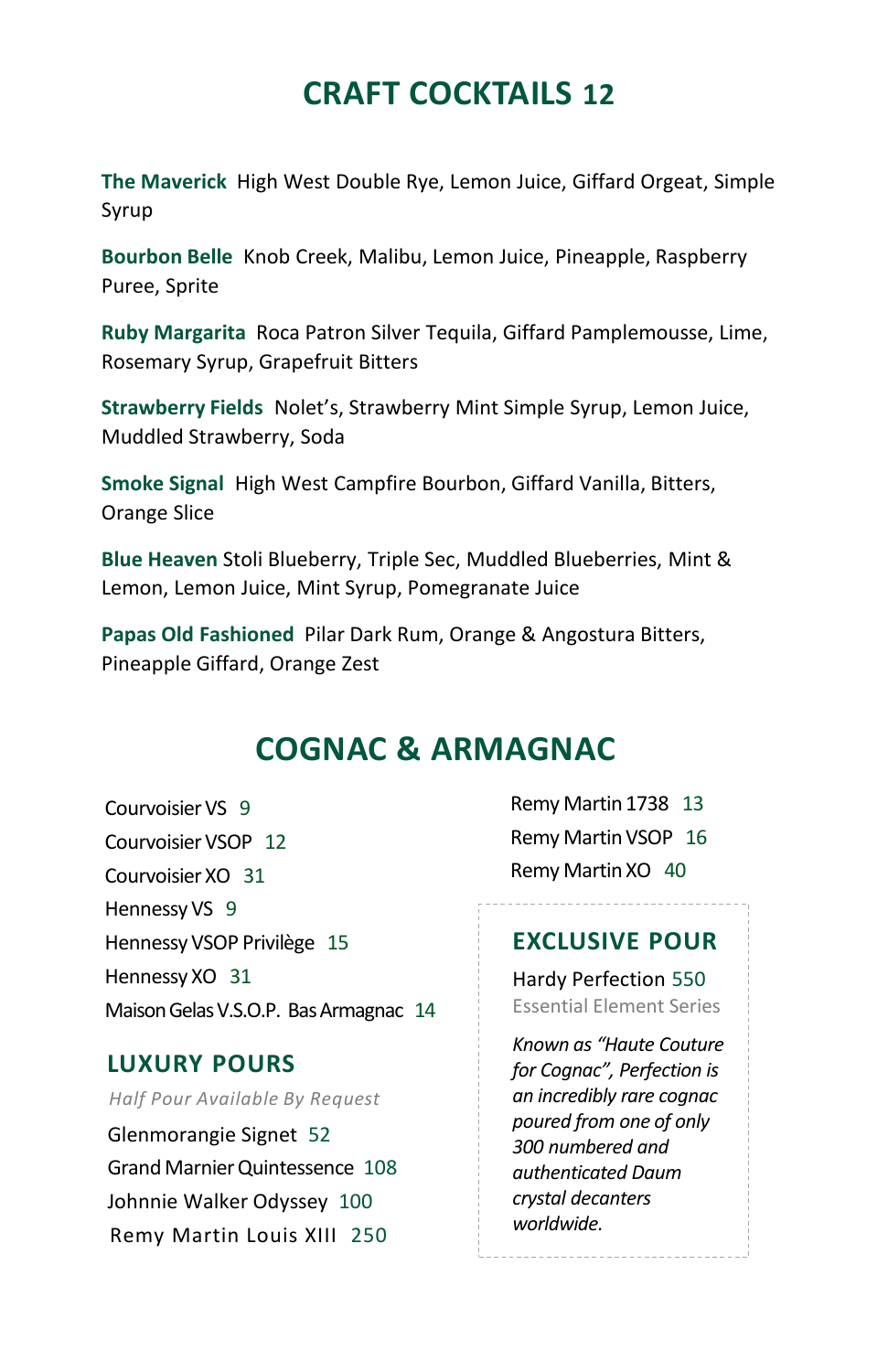## **SINGLE MALT SCOTCH**

Balvenie 12 Yr Double Wood 19 Balvenie 14 Yr Caribbean Cask 18 Balvenie 21 Yr Port Wood 38 Cragganmore 12 Yr 15 Dalmore 12 Yr 18 Dalwhinnie 15 Yr 18 Glenfiddich 12 Yr 12 Glenfiddich 18 Yr 24 Glenfiddich 30 Yr 93 Glenlivet 12 Yr 11 Glenmorangie 10 Yr 10 Glenmorangie Signet 52 Lagavulin 16 Yr 20 Laphroaig 10 Yr 14 Ledaig 10 yr 15 Macallan 12 Yr 16 Macallan 18 Yr 45 Oban 14 Yr 20

Talisker 18

# **PREMIUM BLENDED SCOTCH**

Chivas Regal 9 Johnnie Walker ―Blue 70 Black 11 Odyssey 100 Platinum 27 Red 9 Select Casks Rye 10

# **SMALL BATCH BOURBON & WHISKEY**

Basil Hayden's 12 Blanton's 17 Booker's 14 Bulleit 10 Eagle Rare 10 Hibiki 15 High West Campfire 25 Jack Daniel's Single Barrel 12 Knob Creek 11 Maker's Mark 11 Maker's Mark 46 11 Noah's Mill 16 Rowan's Creek 14 Stranahan's 14 Tin Cup 9 Templeton Rye 12 Whistle Pig 21 Willet Pot Still Reserve 12 Woodford Reserve 12

## **IRISH WHISKEY**

Bushmills ―Black Label 12 Red Label 11 White Label 10 Jameson 10 Tullamore Dew 9

Join us for the next **Wine Dinner**! Enjoy Chef Courses, Premium Wines & Industry Guest Speakers. Find upcoming dates online at: petersonsrestaurant.com/events.